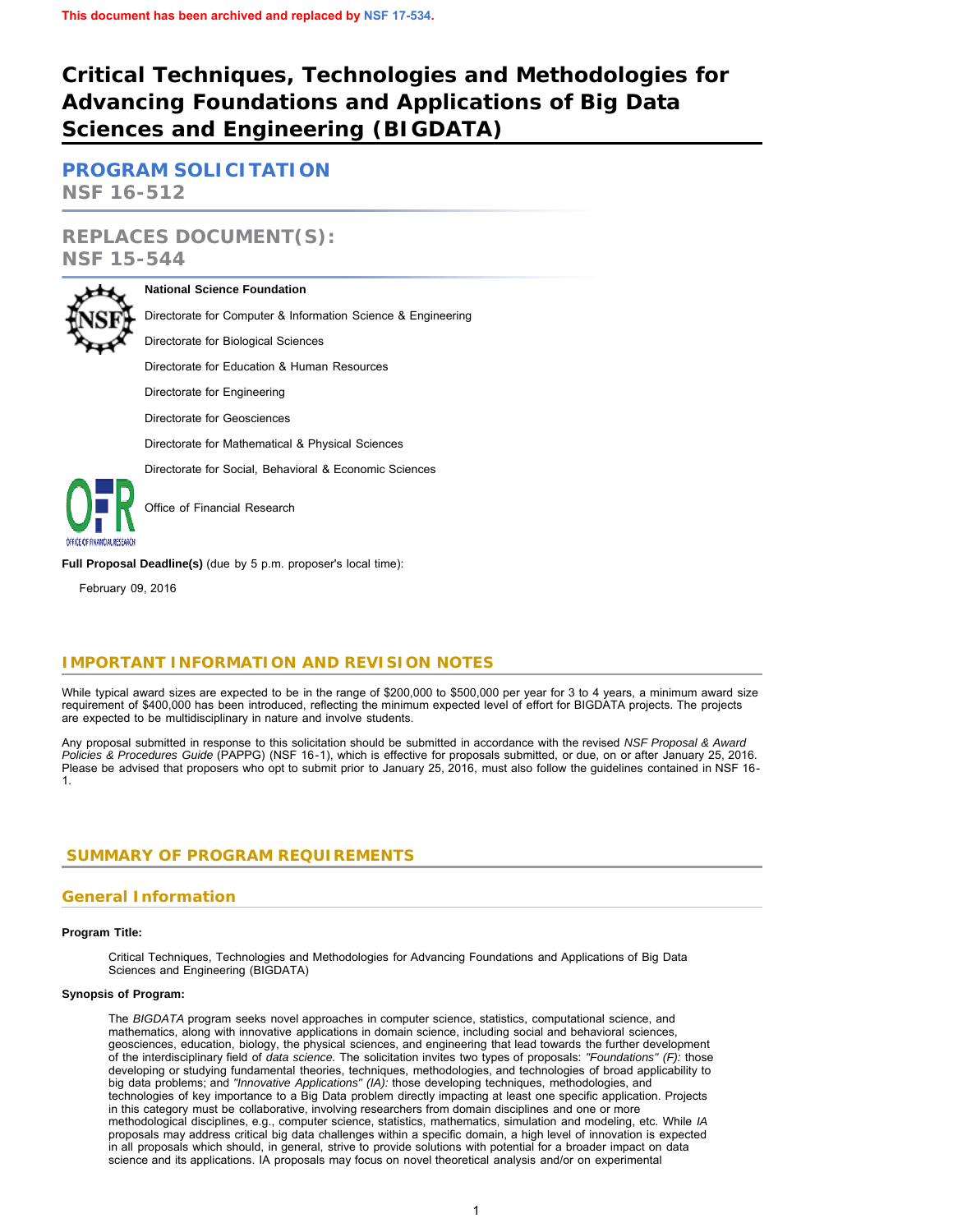evaluation of techniques and methodologies within a specific domain. Proposals in all areas of sciences and engineering covered by participating directorates at NSF are welcome.

While notions of *volume, velocity, and variety* are commonly ascribed to big data problems, other key issues include *data quality and provenance*. Data-driven solutions must carefully ascribe quality and provenance to results in a manner that is helpful to the users of the results. For example, in some cases, such as in education research, data quality may aggregate to test or measurement instrument quality, where a composite of variables may be used to describe one or more constructs.

In addition to approaches such as search, query processing, and analysis, visualization techniques will also become critical across many stages of big data use--to obtain an initial assessment of data as well as through subsequent stages of scientific discovery. Research on visualization techniques and models will be necessary for serving not only the experts, who are collecting the data, but also those who are users of the data, including "cross-over" scientists who may be working with big data and analytics for the first time, and those using the data for teaching at the undergraduate and graduate levels. The BIGDATA program seeks novel approaches related to all of these areas of study.

Before preparing a proposal in response to this BIGDATA solicitation, applicants are strongly urged to consult other related programs and solicitations and review the respective NSF program officers listed in them should those solicitations be more appropriate. In particular, applicants interested in deployable cyberinfrastructure pilots that would support a broader research community should see the Campus Cyberinfrastructure - Data, Networking, and Innovation Program (CC\*DNI) program ([http://www.nsf.gov/funding/pgm\\_summ.jsp?](http://www.nsf.gov/funding/pgm_summ.jsp?pims_id=504748&org=ACI&from=home) [pims\\_id=504748&org=ACI&from=home](http://www.nsf.gov/funding/pgm_summ.jsp?pims_id=504748&org=ACI&from=home)). Applicants should also consider the Computational and Data Enabled Science and Engineering (CDS&E) program ([http://www.nsf.gov/funding/pgm\\_summ.jsp?pims\\_id=504813](http://www.nsf.gov/funding/pgm_summ.jsp?pims_id=504813)) for work not specifically addressing big data issues, and the Exploiting Parallelism and Scalability (XPS) program ([http://www.nsf.gov/funding/pgm\\_summ.jsp?pims\\_id=504842\)](http://www.nsf.gov/funding/pgm_summ.jsp?pims_id=504842) for work focused on scaling of software.

#### **Cognizant Program Officer(s):**

*Please note that the following information is current at the time of publishing. See program website for any updates to the points of contact.*

- Chaitanya Baru, Senior Advisor CISE/OAD, telephone: (703)292-4541, email: [cbaru@nsf.gov](mailto:cbaru@nsf.gov)
- Sylvia Spengler, Program Director CISE/IIS, telephone: (703)292-8930, email: [sspengle@nsf.gov](mailto:sspengle@nsf.gov)
- Rahul T. Shah, Program Director CISE/CCF, telephone: (703) 292-2709, email: [rshah@nsf.gov](mailto:rshah@nsf.gov)
- Amy Apon, Program Director CISE/CNS, telephone: (703)292-8950, email: [aapon@nsf.gov](mailto:aapon@nsf.gov)
- Reed S. Beaman, Program Director BIO/DBI, telephone: (703)292-7163, email: [rsbeaman@nsf.gov](mailto:rsbeaman@nsf.gov)
- John C. Cherniavsky, Program Director- EHR/DRL, telephone: (703) 292-5136, email: [jchernia@nsf.gov](mailto:jchernia@nsf.gov)
- Hao Ling, Program Director ENG/ECCS, telephone: (703)292-8339, email: [hling@nsf.gov](mailto:hling@nsf.gov)
- Chengshan Xiao, Program Director ENG/ECCS, telephone: (703)292-4753, email: [cxiao@nsf.gov](mailto:cxiao@nsf.gov)
- Eva Zanzerkia, Program Director GEO/OAD, telephone: (703)292-4734, email: [ezanzerk@nsf.gov](mailto:ezanzerk@nsf.gov)
- Nandini Kannan, Program Director MPS/DMS, telephone: (703)292-8104, email: [nakannan@nsf.gov](mailto:nakannan@nsf.gov)
- Bogdan Mihaila, Program Director MPS/PHY, telephone: (703)292-8235, email: [bmihaila@nsf.gov](mailto:bmihaila@nsf.gov)
- Heng Xu, Program Director SBE/SES, telephone: (703)292-8643, email: [hxu@nsf.gov](mailto:hxu@nsf.gov)
- Edward Garnett, Program Manager, Office of Financial Research, telephone: (202)927-8025, email: [edward.garnett@ofr.treasury.gov](mailto:edward.garnett@ofr.treasury.gov)
- Stathis Tompaidis, Assoc Director, Office of Financial Research, telephone: (202)927-0758, email: [stathis.tompaidis@ofr.treasury.gov](mailto:stathis.tompaidis@ofr.treasury.gov)

#### **Applicable Catalog of Federal Domestic Assistance (CFDA) Number(s):**

- 47.041 --- Engineering
- 47.049 --- Mathematical and Physical Sciences
- 47.050 --- Geosciences
- 47.070 --- Computer and Information Science and Engineering
- 47.074 --- Biological Sciences
- 47.075 --- Social Behavioral and Economic Sciences
- 47.076 --- Education and Human Resources

### **Award Information**

**Anticipated Type of Award:** Standard Grant or Continuing Grant or Cooperative Agreement

**Estimated Number of Awards:** 27 to 35

About 27-35 projects will be funded, subject to availability of funds.

#### **Anticipated Funding Amount:** \$26,500,000

Up to \$26,500,000 will be invested in proposals submitted to this solicitation, subject to availability of funds.

Projects will typically be funded in the range of \$200,000 to a maximum of \$500,000 per year, for 3 to 4 years of support. The minimum award size is \$400,000 of total funding, reflecting the minimum expected level of effort for BIGDATA projects, which are expected to be multidisciplinary in nature and include significant student involvement.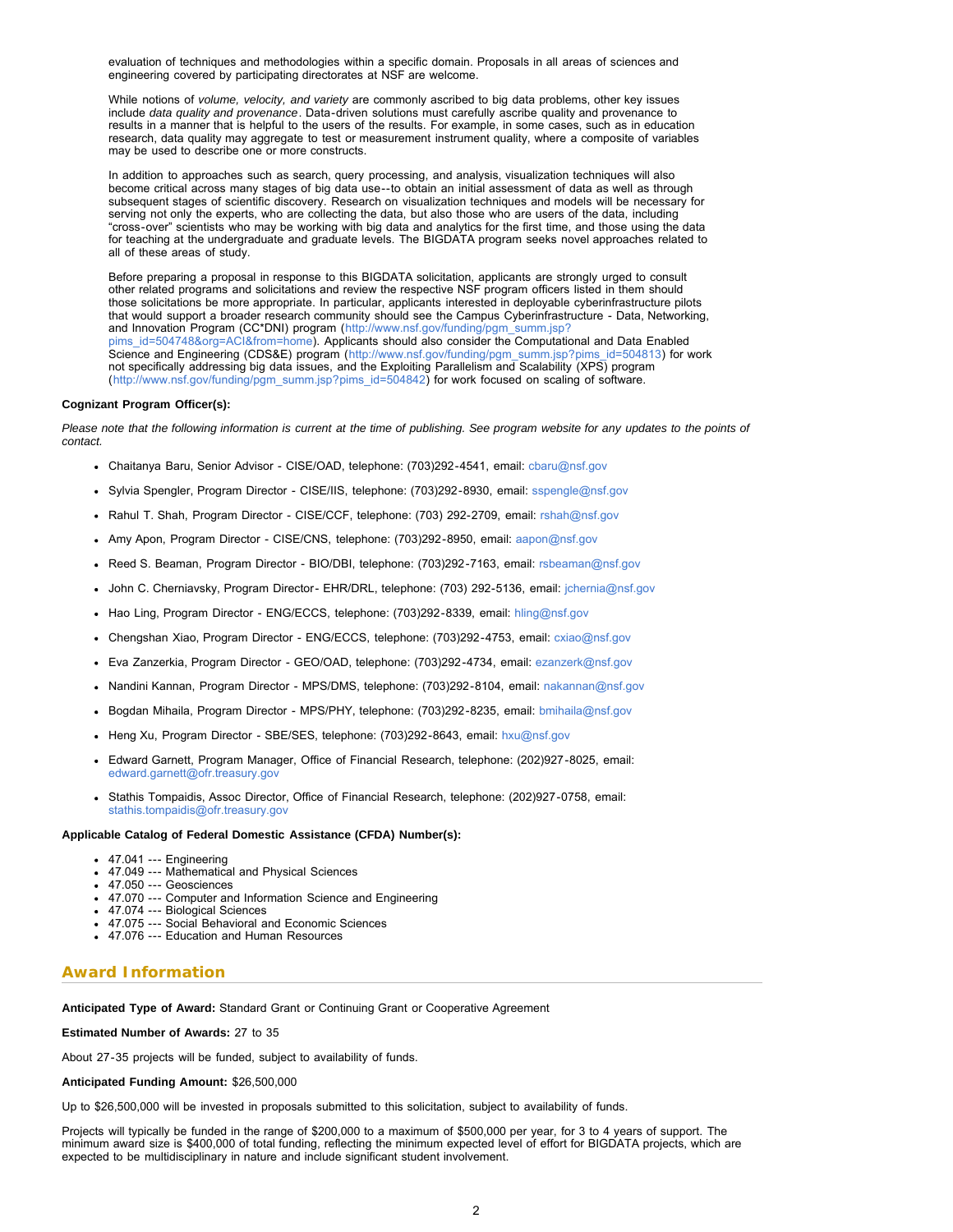### **Who May Submit Proposals:**

The categories of proposers eligible to submit proposals to the National Science Foundation are identified in the Grant Proposal Guide, Chapter I, Section E.

#### **Who May Serve as PI:**

There are no restrictions or limits.

#### **Limit on Number of Proposals per Organization:**

There are no restrictions or limits.

#### **Limit on Number of Proposals per PI or Co-PI:** 1

An individual may participate as PI, co-PI, Senior Personnel, consultant, or any other role in no more than one proposal, or related subaward, submitted in response to this solicitation.

In the event that an individual exceeds this limit, any proposal submitted to this solicitation with this individual listed as a PI, co-PI, senior personnel, consultant or any other role after the first proposal is received at NSF will be returned without review. **No exceptions will be made.**

Proposals submitted in response to this solicitation may not duplicate or be substantially similar to other proposals concurrently under consideration by NSF.

### **Proposal Preparation and Submission Instructions**

#### **A. Proposal Preparation Instructions**

- **Letters of Intent:** Not required
- **Preliminary Proposal Submission:** Not required
- **Full Proposals:**
	- Full Proposals submitted via FastLane: NSF Proposal and Award Policies and Procedures Guide, Part I: Grant Proposal Guide (GPG) Guidelines apply. The complete text of the GPG is available electronically on the NSF website at: [http://www.nsf.gov/publications/pub\\_summ.jsp?ods\\_key=gpg.](http://www.nsf.gov/publications/pub_summ.jsp?ods_key=gpg)
	- Full Proposals submitted via Grants.gov: NSF Grants.gov Application Guide: A Guide for the Preparation and Submission of NSF Applications via Grants.gov Guidelines apply (Note: The NSF Grants.gov Application Guide is available on the Grants.gov website and on the NSF website at: [http://www.nsf.gov/publications/pub\\_summ.jsp?](http://www.nsf.gov/publications/pub_summ.jsp?ods_key=grantsgovguide) [ods\\_key=grantsgovguide\)](http://www.nsf.gov/publications/pub_summ.jsp?ods_key=grantsgovguide)

#### **B. Budgetary Information**

- **Cost Sharing Requirements:**
	- Inclusion of voluntary committed cost sharing is prohibited.
- **Indirect Cost (F&A) Limitations:**

Not Applicable

**Other Budgetary Limitations:**

Not Applicable

### **C. Due Dates**

**Full Proposal Deadline(s)** (due by 5 p.m. proposer's local time):

February 09, 2016

### **Proposal Review Information Criteria**

#### **Merit Review Criteria:**

National Science Board approved criteria. Additional merit review considerations apply. Please see the full text of this solicitation for further information.

### **Award Administration Information**

### **Award Conditions:**

Standard NSF award conditions apply.

### **Reporting Requirements:**

<span id="page-2-0"></span>Standard NSF reporting requirements apply.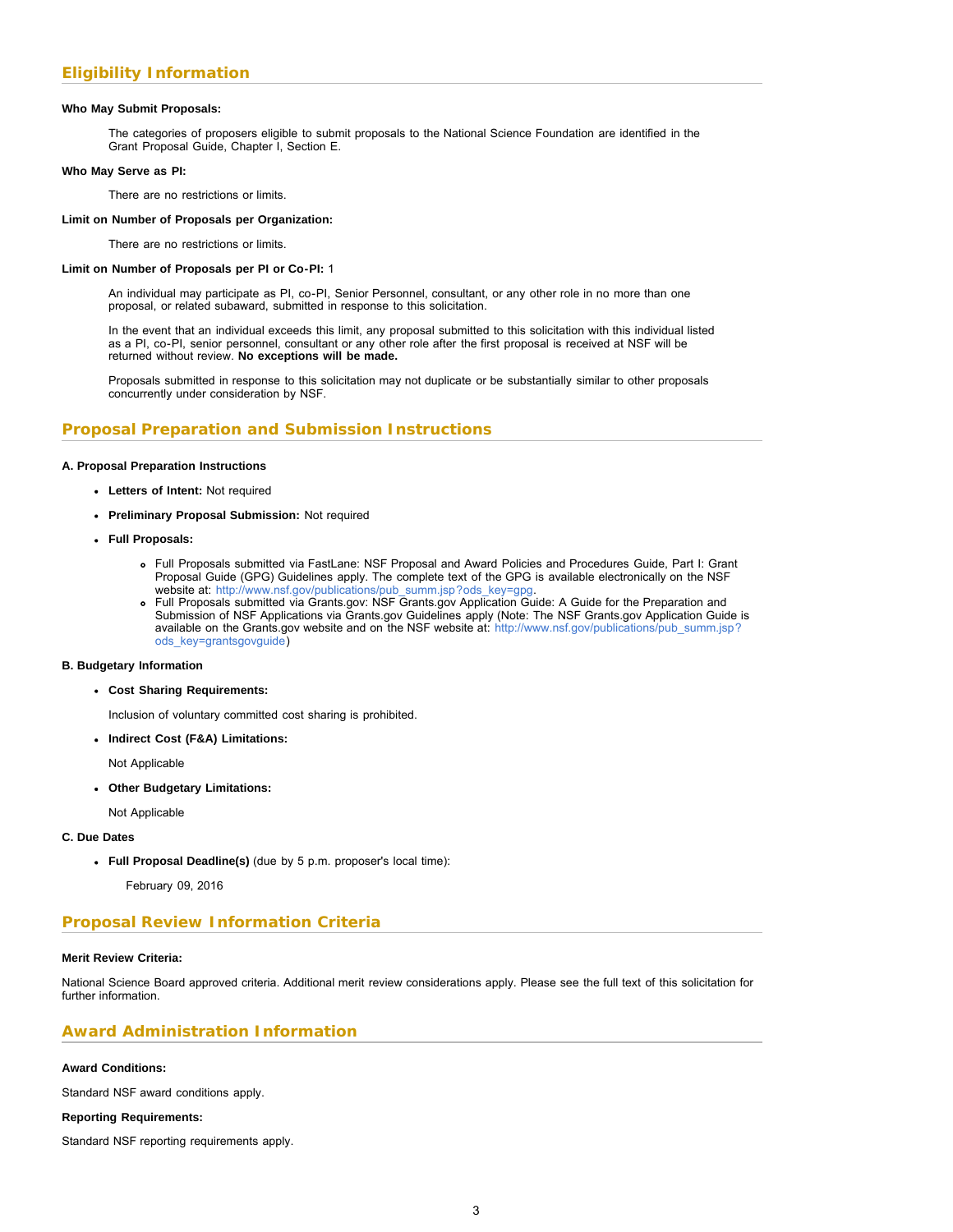### **TABLE OF CONTENTS**

#### **[Summary of Program Requirements](#page-0-0)**

- I. **[Introduction](#page-3-0)**
- II. **[Program Description](#page-4-0)**
- III. **[Award Information](#page-5-0)**
- IV. **[Eligibility Information](#page-5-1)**

#### V. **[Proposal Preparation and Submission Instructions](#page-5-2)**

- A. [Proposal Preparation Instructions](#page-5-2)
- B. [Budgetary Information](#page-7-0)
- C. [Due Dates](#page-7-1)
- D. [FastLane/Grants.gov Requirements](#page-7-2)

#### VI. **[NSF Proposal Processing and Review Procedures](#page-8-0)**

- A. [Merit Review Principles and Criteria](#page-8-1)
- B. [Review and Selection Process](#page-9-0)

#### VII. **[Award Administration Information](#page-10-0)**

- A. [Notification of the Award](#page-10-1)
- B. [Award Conditions](#page-10-2)
- C. [Reporting Requirements](#page-10-3)

#### VIII. **[Agency Contacts](#page-10-4)**

IX. **[Other Information](#page-11-0)**

### <span id="page-3-0"></span> **I. INTRODUCTION**

The Big Data phenomenon has emerged as a result of vast amounts of data that are becoming available across a wide range of application domains across science, business, and government. Today, scientists, engineers, educators, citizens and decision makers have unprecedented amounts and types of data available to them. Data may originate from many disparate sources, including scientific instruments, medical devices, telescopes, microscopes, and satellites; digitally-authored media, including text, images, audio, and emails; streaming data from weblogs, videos, and financial/commercial transactions; from ubiquitous sensing and control applications in engineered and natural systems, through multitudes of heterogeneous sensors and controllers instrumenting these systems; social interactional data from social networking sites, twitter feeds and click streams; administrative data; or scientific data from large-scale surveys, brain research, large-scale simulations, continuous simulation models, and computational analyses of observational data. The data can be temporal, spatial, or dynamic; structured or unstructured; and the information and knowledge derived from data can differ in representation, complexity, granularity, context, quality, provenance, reliability, trustworthiness, and scope. Data collected on student learning may reflect task attributes (e.g., calculation routines), cognitive demands (i.e., understanding the basis for the calculation or its application), memory and executive control processes (e.g., recall, attention, decision making), and a variety of "non-cognitive" attributes (e.g., lack of persistence in problem solving).

Realizing the transformative potential of big data requires addressing many challenges in the management of data and knowledge; automation of many aspects of the data-enabled discovery processes; the computational, mathematical, and statistical methods for data analysis; and visualization techniques for "making sense" of the data. Principled approaches are needed to address the management, modeling, and analysis of such data*.* The challenges in managing and analyzing the volumes and rates of newly available data can require fundamentally new techniques and technologies in order to handle the complexity, size, or rate of these data. Methods are needed for supporting *data experiments:* for browsing through the data; characterizing, summarizing and integrating data; and for hypothesis generation and testing. Attention should be placed on exploring the capacity to draw causal inferences when random assignment is not feasible or possible, and/or when structural or laboratory controls are unavailable. Issues related to multicollinearity and prediction, statistical vs. substantive significance, and other problems of inference should also be considered. Analytical techniques, including signal processing methods, can also be developed to provide novel ways to access and analyze newly generated data streams, or existing data. Design and development should ideally take place with a partnership model to assure that the new techniques and technologies will result in the ability to attain a fuller understanding of the data and their underlying context, and support the formulation and investigation of pertinent questions. While the context is centrally important, one of the challenges may be in characterizing and codifying the context.

While the advent of big data offers unprecedented opportunities for data-driven discovery and decision making in virtually every area of human endeavor, ensuring appropriate privacy and security guarantees becomes increasingly challenging as well. Novel techniques may need to be investigated and developed for data confidentiality and privacy in data collection, storage, transfer, archiving, and secondary or third-party analyses. Also important are issues related to reproducibility, replicability and uncertainty quantification.

The Critical Techniques, Technologies and Methodologies for Advancing Foundations and Applications of Big Data Sciences and Engineering (BIGDATA) program invites proposals in two categories:

- 1. **"Foundations" (F):** those that focus on the development of novel techniques or novel theoretical analyses (including statistics and probability), or experimental evaluation of techniques for big data; and
- 2. **"Innovative Applications" (IA):** those that focus on the development of innovative big data techniques, methodologies and technologies for specific application areas, or innovative adaptations of existing big data techniques, methodologies and technologies to new application areas.

Both *Foundational* and *Innovative Applications* proposals must be clear about how the proposed work addresses one or more big data challenges. *Innovative Applications* proposals must be clear about how results from research would also significantly advance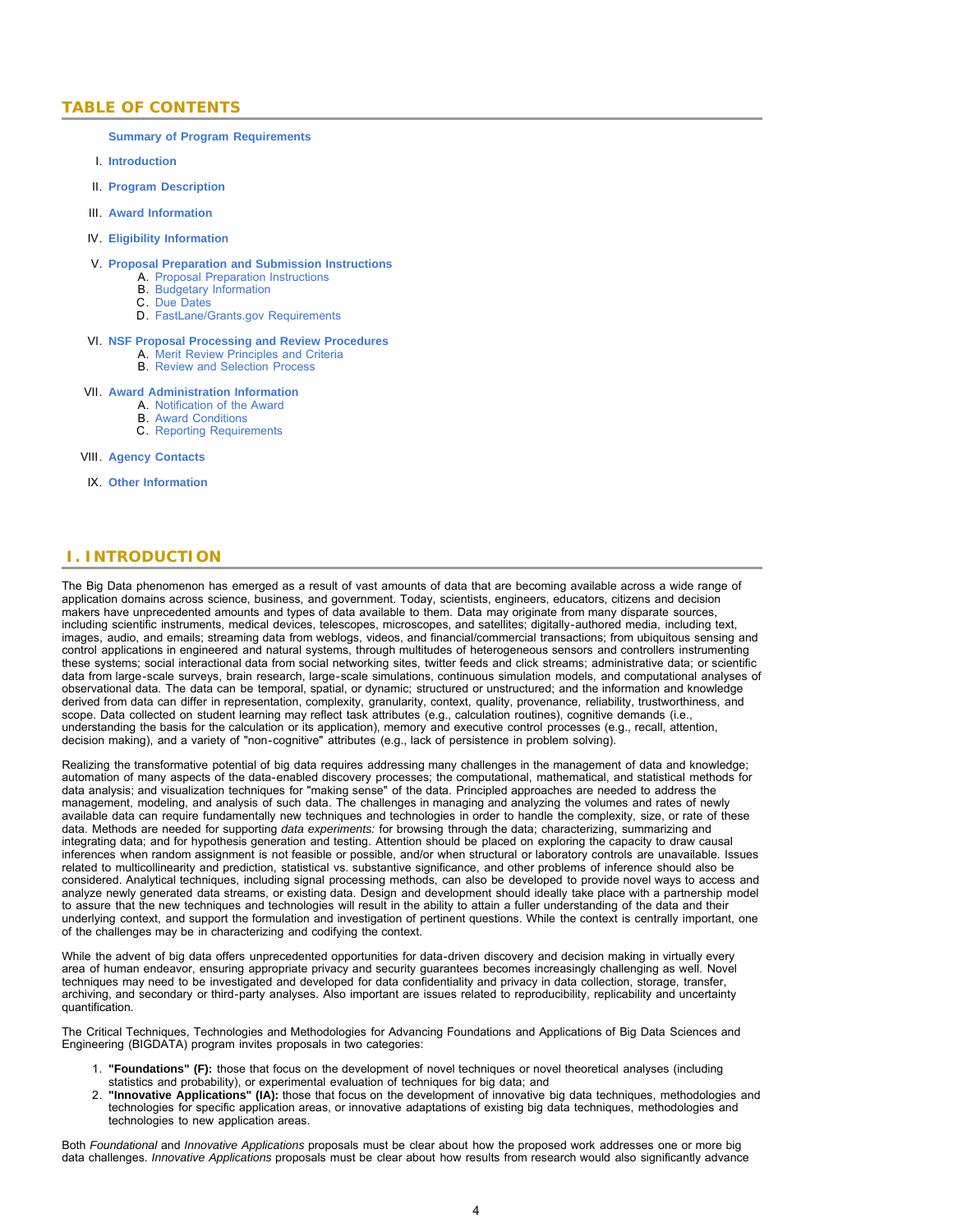the respective domain science(s).

This solicitation is one component of the *National Big Data Research and Development Initiative,* a coordinated set of activities involving multiple federal agencies. The *Big Data Research and Development Initiative* aims to make the most of the fast-growing volume of digital data by improving the ability to extract knowledge and insights from large and complex collections of digital data to help solve some the Nation's most pressing challenges. The *Initiative* strives to:

- Advance state-of-the-art core technologies needed to collect, store, preserve, manage, analyze, and share huge quantities of data;
- Harness these technologies to accelerate the pace of discovery in science and engineering, strengthen our national security, transform teaching and learning and contribute to the science of learning technologies as well as understanding of human behavior; and
- Educate and expand the workforce needed to develop and use big data technologies.

### <span id="page-4-0"></span> **II. PROGRAM DESCRIPTION**

Proposals submitted in response to the BIGDATA solicitation must focus on the development of the scientific discovery processes, novel systems, novel computational, statistical, or mathematical techniques and technologies, or novel theoretical analyses or experimental evaluations of techniques for big data and knowledge management and analytics. BIGDATA proposals submitted under the *Foundations* category must be highly innovative and broadly applicable. BIGDATA proposals submitted under the *Innovative Applications* category must address a big data challenge of key importance to at least one application domain from one of the participating NSF directorates and/or agencies, and involve a substantial collaboration between researchers in the application domain and computational disciplines. When possible, submitted proposals are expected to support efforts for the preparation of scientists to confront new challenges in big data through training and education activities.

**Foundations**: Proposals submitted to the "Foundations" (F) category are expected to address the development of highly innovative fundamental techniques, theories, methodologies, and technologies for big data management or analytics, including knowledge management and semantic technologies; or novel analyses of existing techniques and methodologies whose solutions have wide applicability beyond specific narrow domains. Proposals that focus only on the scaling up of existing methods should not be submitted under this category unless the technique used to scale the existing method is itself highly innovative. Assembly and analysis of specific datasets may be part of these efforts, provided that the purpose is the development and testing of algorithms, techniques, technologies, and methodologies developed for big data. Proposals aimed at the development and deployment of big data infrastructure can be responsive to this solicitation provided the work proposed to accomplish these aims includes substantial innovation.

**Innovative Applications**: Proposals submitted to the "Innovative Applications" (IA) category must address a big data problem of key importance to at least one domain discipline. Such problems require close interactions among computer scientists, mathematicians, statisticians, and *domain* scientists and engineers in order to address complex, data-driven questions, including development of domain knowledge structures and ontologies, in one or more domains. Early engagement with domain scientists/engineers provides a partnership design and development model to help focus on the right problems to solve, and to help assess the quality of the solution in a realistic setting, while providing a fuller understanding of the real constraints of the applications and data in the domains. Therefore, projects in this category must be collaborative, involving researchers from domain disciplines and one or more methodological disciplines, e.g., computer science, mathematics, statistics, simulation and modeling, etc., stimulating further research on all sides of the collaboration.

Proposals in this category must demonstrate a linkage to needs and challenges in one or more domains. The proposed research can range from technology transfer, including innovative approaches to scaling up of existing methods to analyze larger or more complex data, to the development of fundamentally new methods. However, innovation is an important criterion and all proposals should identify the technical challenges involved in the development of the proposed methods. Research in this category is expected to be multi-faceted, and may include the development of computational infrastructure or the assembly and analysis of large or complex datasets. However, the development of innovative new techniques, innovative computational methods and analyses, or improved understanding of existing techniques must be a major goal of all projects, and should be integrated with the other research goals of all projects. As well, significant advances in the domains are a necessary goal of all projects.

Proposals awarded in this category are expected to be funded by participating NSF directorate(s) and/or participating agencies (in this case, the Office of Financial Research, OFR) interested in the application area. Therefore, applicants considering submitting proposals in this category are strongly encouraged to discuss their planned research with a program officer from the respective directorate or participating agency (OFR) in advance of submitting the proposal. These proposals must state the name of the directorate(s) or agency on a separate line at the bottom of the Broader Impacts text box. (See instructions in section V.A.2, under Project Summary).

Proposals may involve both themes, i.e., Foundations as well as Innovative Applications. See section V.A.1, Proposal Titles, below on how to identify such proposals.

All proposals must provide a clear articulation of success measures and validation approaches for the proposed methods, and clearly identify the big data issues.

### **II.A Office of Financial Research (OFR):**

The Office of Financial Research (OFR) is a participant in the current NSF BIGDATA solicitation. OFR has a mandate to research, identify and assess risks to the financial stability of the United States and to monitor, investigate and report such risks to Congress and the Financial Stability Oversight Council ("Council"). OFR and NSF have shared interests at the intersection of these two areas, centered around computational and information processing approaches as referenced below.

### **II.A.1 OFR Topic Areas of Interest**

Candidate proposals of interest to the OFR must clearly address a big data research question or problem concerning financial stability that involves one or more of the scalability issues that characterize big data analysis, and present a clear pathway from the proposed research to applications or policymaking within OFR's core mission (see <http://financialresearch.gov/>). Topics of interest for financial stability include, but are not limited to, use of big data in financial stress testing, systemic interactions and feedback effects on financial networks, monitoring of financial systems, identification and quantification of data gaps for financial stability, system-wide integration of financial data, and forensic investigation of failures and disruptions in financial markets. Interdisciplinary teams are strongly encouraged.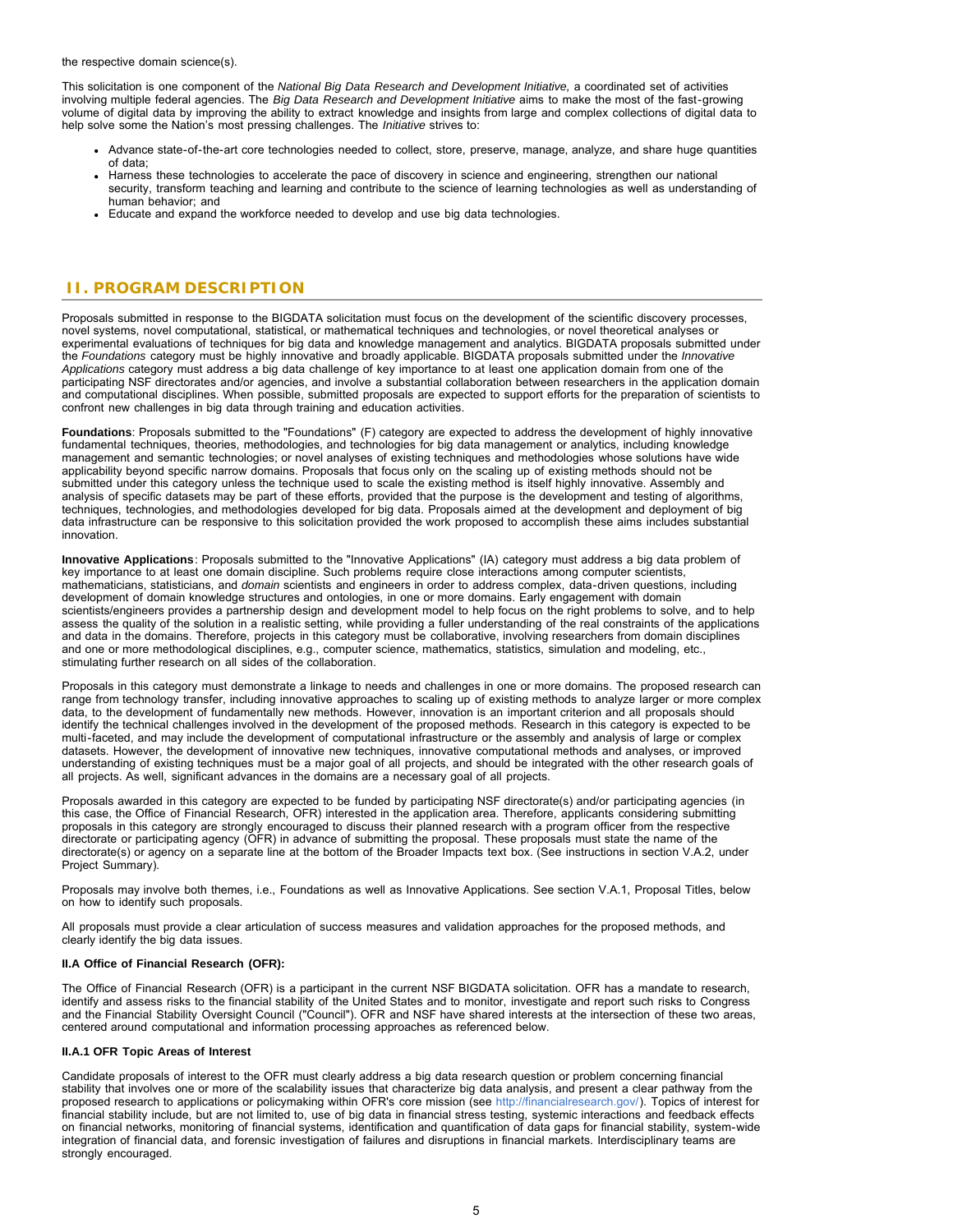### <span id="page-5-0"></span> **III. AWARD INFORMATION**

Estimated program budget, number of awards and average award size/duration are subject to the availability of funds. An estimated 27-35 projects will be funded, subject to availability of funds. Up to \$26,500,000 will be invested in proposals submitted to this solicitation, subject to availability of funds.

Projects will typically be funded in the range of \$200,000 to a maximum of \$500,000 per year, for 3 to 4 years of support. The minimum award size is \$400,000 of total funding, reflecting the minimum expected level of effort for BIGDATA projects, which are expected to be multidisciplinary in nature and include significant student involvement.

### <span id="page-5-1"></span> **IV. ELIGIBILITY INFORMATION**

#### **Who May Submit Proposals:**

The categories of proposers eligible to submit proposals to the National Science Foundation are identified in the Grant Proposal Guide, Chapter I, Section E.

#### **Who May Serve as PI:**

There are no restrictions or limits.

#### **Limit on Number of Proposals per Organization:**

There are no restrictions or limits.

#### **Limit on Number of Proposals per PI or Co-PI:** 1

An individual may participate as PI, co-PI, Senior Personnel, consultant, or any other role in no more than one proposal, or related subaward, submitted in response to this solicitation.

In the event that an individual exceeds this limit, any proposal submitted to this solicitation with this individual listed as a PI, co-PI, senior personnel, consultant or any other role after the first proposal is received at NSF will be returned without review. **No exceptions will be made.**

Proposals submitted in response to this solicitation may not duplicate or be substantially similar to other proposals concurrently under consideration by NSF.

### <span id="page-5-2"></span> **V. PROPOSAL PREPARATION AND SUBMISSION INSTRUCTIONS**

### **A. Proposal Preparation Instructions**

**Full Proposal Preparation Instructions**: Proposers may opt to submit proposals in response to this Program Solicitation via Grants.gov or via the NSF FastLane system.

- Full proposals submitted via FastLane: Proposals submitted in response to this program solicitation should be prepared and submitted in accordance with the general guidelines contained in the NSF Grant Proposal Guide (GPG). The complete text of the GPG is available electronically on the NSF website at: [http://www.nsf.gov/publications/pub\\_summ.jsp?ods\\_key=gpg.](http://www.nsf.gov/publications/pub_summ.jsp?ods_key=gpg) Paper copies of the GPG may be obtained from the NSF Publications Clearinghouse, telephone (703) 292-7827 or by email from [nsfpubs@nsf.gov.](mailto:nsfpubs@nsf.gov) Proposers are reminded to identify this program solicitation number in the program solicitation block on the NSF Cover Sheet For Proposal to the National Science Foundation. Compliance with this requirement is critical to determining the relevant proposal processing guidelines. Failure to submit this information may delay processing.
- Full proposals submitted via Grants.gov: Proposals submitted in response to this program solicitation via Grants.gov should be prepared and submitted in accordance with the NSF Grants.gov Application Guide: A Guide for the Preparation and Submission of NSF Applications via Grants.gov. The complete text of the NSF Grants.gov Application Guide is available on the Grants.gov website and on the NSF website at: ([http://www.nsf.gov/publications/pub\\_summ.jsp?](http://www.nsf.gov/publications/pub_summ.jsp?ods_key=grantsgovguide) [ods\\_key=grantsgovguide\)](http://www.nsf.gov/publications/pub_summ.jsp?ods_key=grantsgovguide). To obtain copies of the Application Guide and Application Forms Package, click on the Apply tab on the Grants.gov site, then click on the Apply Step 1: Download a Grant Application Package and Application Instructions link and enter the funding opportunity number, (the program solicitation number without the NSF prefix) and press the Download Package button. Paper copies of the Grants.gov Application Guide also may be obtained from the NSF Publications Clearinghouse, telephone (703) 292-7827 or by e-mail from [nsfpubs@nsf.gov.](mailto:nsfpubs@nsf.gov)

In determining which method to utilize in the electronic preparation and submission of the proposal, please note the following:

Collaborative Proposals. All collaborative proposals submitted as separate submissions from multiple organizations must be submitted via the NSF FastLane system. Chapter II, Section D.5 of the Grant Proposal Guide provides additional information on collaborative proposals.

See Chapter II.C.2 of the [GPG](http://www.nsf.gov/publications/pub_summ.jsp?ods_key=gpg) for guidance on the required sections of a full research proposal submitted to NSF. Please note that the proposal preparation instructions provided in this program solicitation may deviate from the GPG instructions.

1. **Proposal Titles:** Proposal titles must indicate the BIGDATA program, followed by a colon, then the category (F for "Foundations", IA for "Innovative Applications"), followed by the title of the project. Thus, titles would be BIGDATA:F:Title or BIGDATA:IA:Title. If both themes are involved, they should be ordered by their importance in the research being proposed, e.g., BIGDATA:F:IA:Title, if foundational technology is the more important thrust of the proposal, but a specific domain is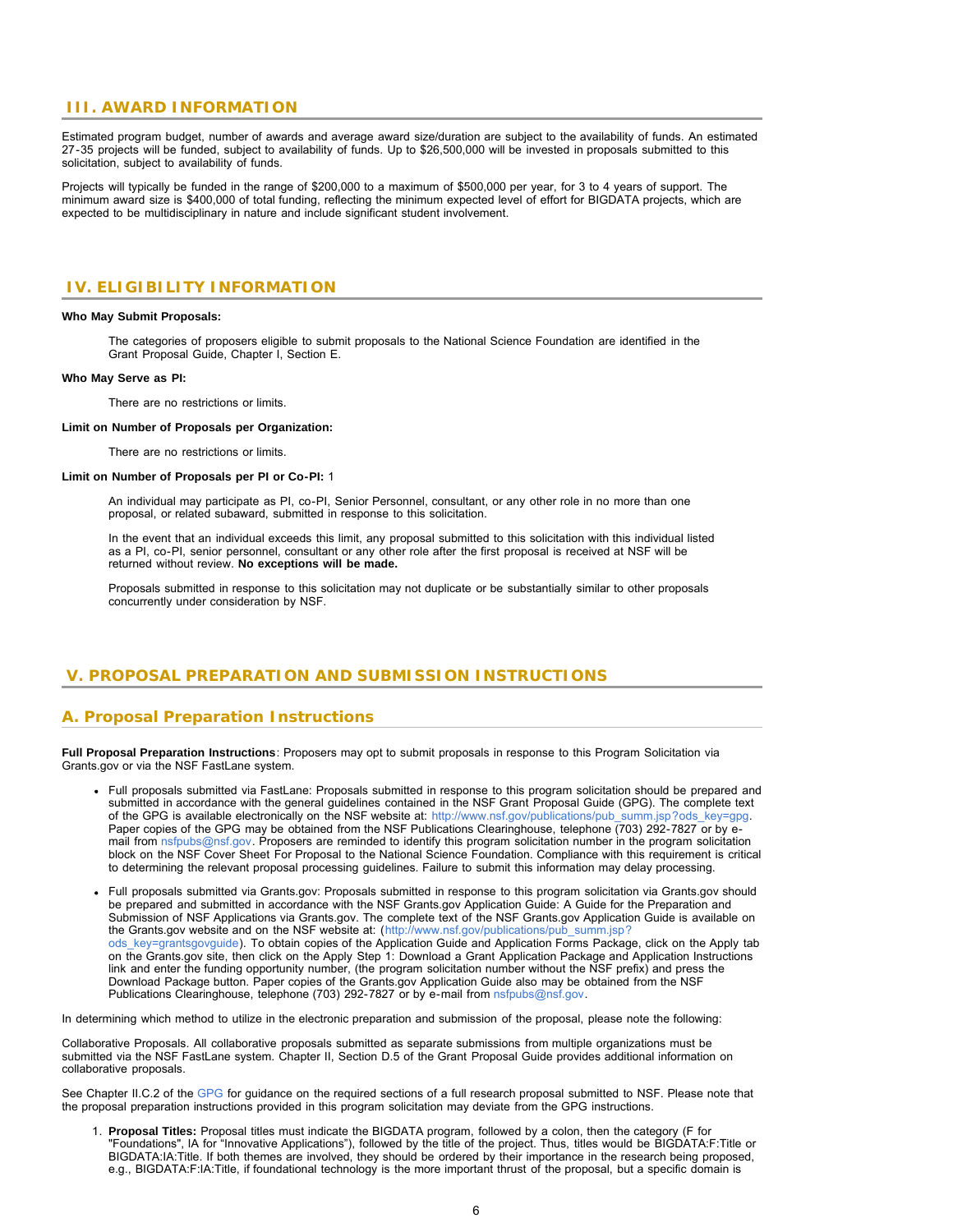also included; or, BIGDATA:IA:F:Title, if the opposite. Titles of collaborative proposals should be prepared in a similar manner, but should also include "Collaborative Research" immediately after BIGDATA. Thus, the title of each proposal for a collaborative set of proposals would be BIGDATA:Collaborative Research:, followed by the proposal category(ies) and actual title.

2. **Project Summary** (1-page limit, 4,600 characters in total for all three text boxes): At the top of the Overview text box enter the title of the BIGDATA project, the name of the PI and the lead institution. Provide a summary description of the BIGDATA project, including its transformative research and education goals, and the community (communities) that will be impacted by its results. In the separate text boxes, provide a succinct summary of the intellectual merit and broader impacts of the proposed project. Full proposals that do not address the intellectual merit and broader impacts of the proposed project in separate statements within the project summary will be returned without review.

All proposals--Foundations (F) as well as Innovative Applications (IA)--must specify one or more relevant participating NSF directorates or agencies for the project on a separate line at the bottom of the broader impacts text box. The list of participating NSF directorates includes Biological Sciences (BIO), Computer and Information Science and Engineering (CISE), Education and Human Resources (EHR), Engineering (ENG), Geosciences (GEO), Mathematical and Physical Sciences (MPS), and Social, Behavioral and Economic Sciences (SBE). The participating agency is the Office of Financial Research (OFR). Proposals including foundational research in the mathematical sciences should include the MPS Division of Mathematical Sciences (DMS) among those listed in the Broader Impacts text box.

All project summaries must include a list of three to six keywords at the bottom of the broader impacts text box.

3. **Project Description.** There is a 15-page limit for the Project Description.

The project description should clearly identify (i) the transformative potential of the proposed research; (ii) how it addresses a big data challenge; (iii) the applicability of the proposed technique or technology to a specific domain, and how it enables significant advances in the domain and, potentially, beyond the single domain; and (iv) the novelty of the approach.

An evaluation plan is expected in any BIGDATA proposal, and should be provided within the Project Description. The evaluation plan should describe how the techniques, methodologies, theories, and technologies would be evaluated, and can include results from applications of that technology to specific domains, efficacy studies, and other such activities. Where applicable, evaluation plans should specify benchmark datasets and competing methods that will be used to evaluate scalability and performance, or address the development of new benchmarks, if needed. The evaluation plan should be appropriate for the size and scope of the project.

The project description must contain, as a separate section within the narrative, a section labeled "Broader Impacts of the Proposed Work", as described in Chapter II.C.2.d of the NSF Grant Proposal Guide. *Proposals that omit a separate section that deals explicitly with Broader Impacts will be returned without review.*

- 4. **Proposal Budget.** It is expected that at least one PI from each funded project will attend an annual BIGDATA Principal Investigators (PI) meeting to present project research findings and broader impacts. Collaborative proposals involving investigators from multiple disciplines should have PIs from each of the major disciplines for the grant attending the annual meeting. Requested budgets should include funds for travel to this event.
- 5. **Supplementary Documents.** Supplementary documents are limited to the specific types of documentation listed in the GPG, with a few exceptions, as specified below. Proposals containing special information or supplementary documentation that has not been explicitly allowed in the GPG or this solicitation, such as article reprints or preprints, or appendices, will be returned without review. Simultaneously submitted collaborative proposals, and proposals that include subawards, are a single unified project. Supplementary documents for such proposals must only be provided in the proposal submitted by the lead institution. See below for specific instructions for each supplementary document type.
- a. **Project Coordination Plan Required of all proposals.** BIGDATA projects typically involve multidisciplinary teams of researchers and students. Thus, a Coordination Plan is an essential component of this activity. All proposals must include a supplementary document of no more than two pages labeled "Project Coordination Plan", which must include:
	- 1. The specific roles of the collaborating PIs, Co-PIs, other Senior Personnel and paid consultants at all organizations involved;
	- 2. How the project will be managed across institutions and disciplines;
	- 3. Identification of the specific coordination mechanisms that will enable cross-institution and/or cross-discipline scientific integration, e.g., workshops, graduate student exchanges, project meetings at conferences, use of videoconferencing and other communication tools, software repositories, etc.;
	- 4. Specific references to the budget line items that support these coordination mechanisms; and
	- 5. A detailed timeline of project activities/milestones.
- b. **Data Management Plan, including Software Sharing Required of all proposals.** Data Management Plans are an important aspect of every proposal and play a critical role in ensuring public access to results of federally-funded research. All proposals must include a supplementary document of no more than three pages labeled "Data Management Plan", which must include a Software Sharing Plan (see below). This supplement is provided in full by the lead institution. The Data Management Plan should describe how the project will manage its data and software and share its research results (including software). The Data Management Plan will be fully evaluated by the reviewers, using NSF review criteria.

Data management requirements and plans specific to the Directorate, Office, Division, Program, or other NSF unit relevant to a proposal are available at: [http://www.nsf.gov/bfa/dias/policy/dmp.jsp.](http://www.nsf.gov/bfa/dias/policy/dmp.jsp)

The Data Management Plan may include information on:

- 1. The types of data, software, curriculum materials, and other materials to be produced in the course of the project;
- 2. The standards to be used for data and metadata format and content (where existing standards are absent or deemed inadequate, this should be documented along with any proposed solutions or remedies);
- 3. Policies for access and sharing including provisions for appropriate protection of privacy, confidentiality, security, intellectual property, or other rights or requirements;
- 4. Policies and provisions for re-use, re-distribution, and the production of derivatives;
- 5. Plans for archiving data, samples, and other research products, and for preservation of access to them; and
- 6. A software sharing plan, with appropriate timelines, as described below.

The Software Sharing Plan (with appropriate timelines) is required of all proposals as part of the Data Management Plan. There is no prescribed single license for software produced through grants responding to this announcement. However, the Big Data program does have goals for software dissemination, and reviewers will be instructed to evaluate the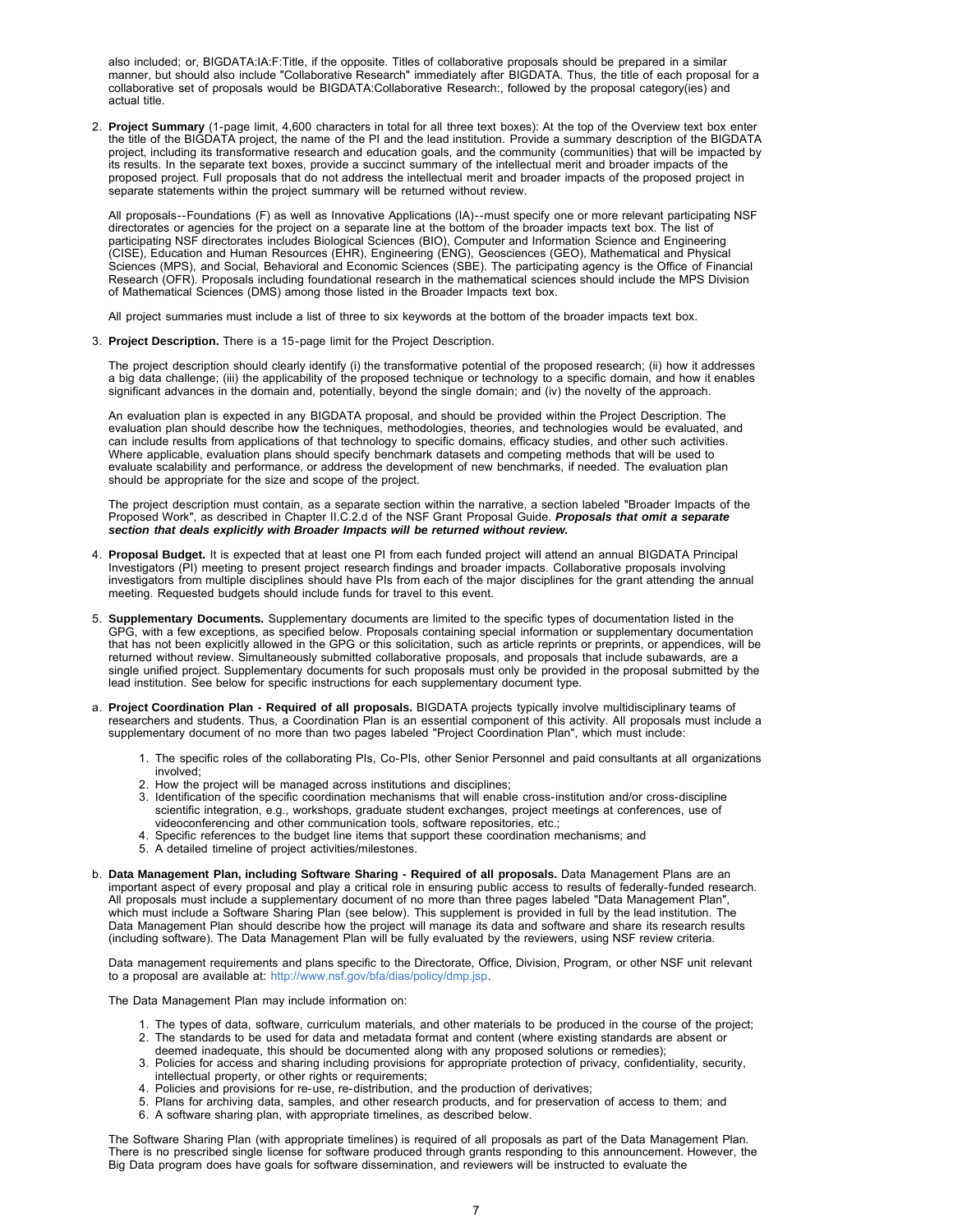<span id="page-7-1"></span>dissemination plan relative to these goals:

- 1. The software should be freely available to science and engineering researchers and educators in the non-profit sector, such as education institutions, research institutions, and government laboratories.
- 2. The terms of software availability should permit the dissemination and commercialization of enhanced or
- customized versions of the software, or incorporation of the software or pieces of it into other software packages. 3. To preserve utility to the community, the software should be transferable so that another individual or team can
- continue development in the event that the original investigators are unwilling or unable to do so.
- 4. The terms of software availability should include the ability of researchers to modify the source code and to share modifications with other colleagues. An applicant should take responsibility for creating the original and subsequent official versions of a piece of software.
- 5. To further enhance the potential impact of their software, applicants may consider proposing a plan to manage and disseminate the improvements or customizations of their tools and resources by others. This proposal may include a plan to incorporate the enhancements into the official core software, may involve the creation of an infrastructure for plug-ins, or may describe some other solution.
- 6. If a particular license is selected for the software distribution, it should be specified in the proposal. If an opensource license is not selected, the proposal should explain why this decision was made.
- c. **Human and vertebrate subjects.** Documentation regarding research involving the use of human subjects, hazardous materials, vertebrate animals, or endangered species should be included where applicable. (See AAG Chapter VI.B and GPG Chapter II.D.5 and II.D.6.)
- d. **Letters of collaboration.** Documentation of collaborative arrangements of significance to the proposal through letters of collaboration should be included. (See GPG Chapter II.C.2.d.(iv.)) All letters of collaboration must provide specific information regarding the collaboration, including whether it involves sharing resources (data, access to computational resources, or use of other equipment), time and effort, etc. No other type of letter can be provided. The lead institution provides the letters of collaboration. Proposals that plan to utilize specific resources such as, say, the [NSFFutureCloud](http://www.nsf.gov/pubs/2015/nsf15081/nsf15081.pdf) platforms, will be expected to provide letters of collaboration from the respective organization.
- e. **Postdoctoral mentoring plan.** This one-page supplementary document, describing how postdoctoral researchers will be mentored, is required of all proposals that include funding for postdoctoral researchers. The lead institution provides this mentoring plan for the entire project. Reviewers will be asked to review the mentoring plan, as appropriate.

#### *Proposals that do not comply with these requirements will be returned without review.*

### <span id="page-7-0"></span> **B. Budgetary Information**

#### **Cost Sharing:**

Inclusion of voluntary committed cost sharing is prohibited.

#### **Budget Preparation Instructions:**

It is expected that at least one PI from each funded project will attend an annual BIGDATA Principal Investigators (PI) meeting to present project research findings and broader impacts. Collaborative proposals involving investigators from multiple disciplines should have PIs from each of the major disciplines for the grant attending the annual meeting. Requested budgets should include funds for travel to this event.

### **C. Due Dates**

**Full Proposal Deadline(s)** (due by 5 p.m. proposer's local time):

February 09, 2016

### <span id="page-7-2"></span> **D. FastLane/Grants.gov Requirements**

#### **For Proposals Submitted Via FastLane:**

To prepare and submit a proposal via FastLane, see detailed technical instructions available at: [https://www.fastlane.nsf.gov/a1/newstan.htm.](https://www.fastlane.nsf.gov/a1/newstan.htm) For FastLane user support, call the FastLane Help Desk at 1-800- 673-6188 or e-mail [fastlane@nsf.gov.](mailto:fastlane@nsf.gov) The FastLane Help Desk answers general technical questions related to the use of the FastLane system. Specific questions related to this program solicitation should be referred to the NSF program staff contact(s) listed in Section VIII of this funding opportunity.

### **For Proposals Submitted Via Grants.gov:**

Before using Grants.gov for the first time, each organization must register to create an institutional profile. Once registered, the applicant's organization can then apply for any federal grant on the Grants.gov website. Comprehensive information about using Grants.gov is available on the Grants.gov Applicant Resources webpage: [http://www.grants.gov/web/grants/applicants.html.](http://www.grants.gov/web/grants/applicants.html) In addition, the NSF Grants.gov Application Guide (see link in Section V.A) provides instructions regarding the technical preparation of proposals via Grants.gov. For Grants.gov user support, contact the Grants.gov Contact Center at 1-800-518-4726 or by email: [support@grants.gov](mailto:support@grants.gov). The Grants.gov Contact Center answers general technical questions related to the use of Grants.gov. Specific questions related to this program solicitation should be referred to the NSF program staff contact(s) listed in Section VIII of this solicitation.

*Submitting the Proposal:* Once all documents have been completed, the Authorized Organizational Representative (AOR) must submit the application to Grants.gov and verify the desired funding opportunity and agency to which the application is submitted. The AOR must then sign and submit the application to Grants.gov. The completed application will be transferred to the NSF FastLane system for further processing.

Proposers that submitted via FastLane are strongly encouraged to use FastLane to verify the status of their submission to NSF. For proposers that submitted via Grants.gov, until an application has been received and validated by NSF, the Authorized Organizational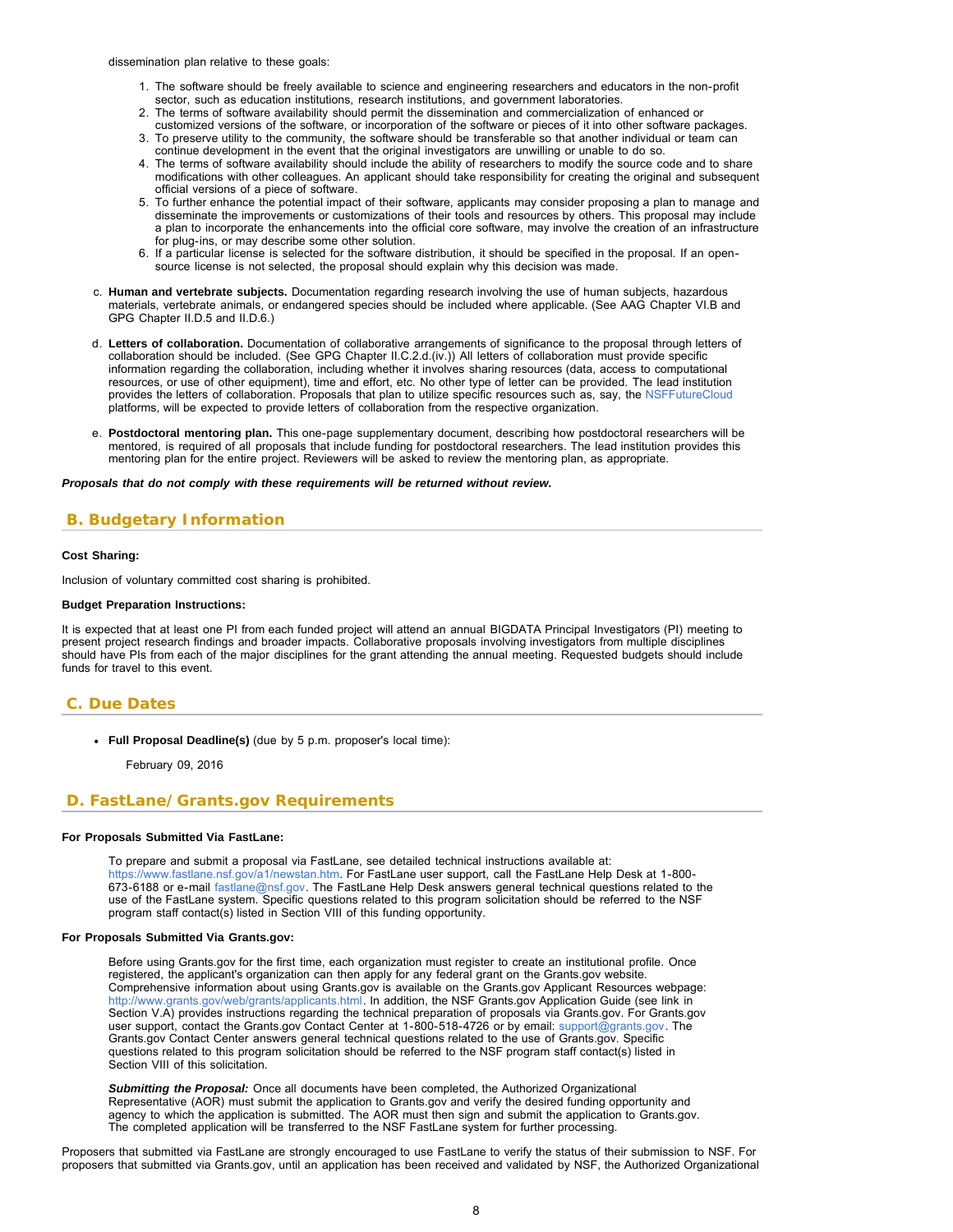<span id="page-8-0"></span>Representative may check the status of an application on Grants.gov. After proposers have received an e-mail notification from NSF, Research.gov should be used to check the status of an application.

### **VI. NSF PROPOSAL PROCESSING AND REVIEW PROCEDURES**

Proposals received by NSF are assigned to the appropriate NSF program for acknowledgement and, if they meet NSF requirements, for review. All proposals are carefully reviewed by a scientist, engineer, or educator serving as an NSF Program Officer, and usually by three to ten other persons outside NSF either as *ad hoc* reviewers, panelists, or both, who are experts in the particular fields represented by the proposal. These reviewers are selected by Program Officers charged with oversight of the review process. Proposers are invited to suggest names of persons they believe are especially well qualified to review the proposal and/or persons they would prefer not review the proposal. These suggestions may serve as one source in the reviewer selection process at the Program Officer's discretion. Submission of such names, however, is optional. Care is taken to ensure that reviewers have no conflicts of interest with the proposal. In addition, Program Officers may obtain comments from site visits before recommending final action on proposals. Senior NSF staff further review recommendations for awards. A flowchart that depicts the entire NSF proposal and award process (and associated timeline) is included in the GPG as [Exhibit III-1](http://www.nsf.gov/pubs/policydocs/pappguide/nsf13001/gpg_3ex1.pdf).

A comprehensive description of the Foundation's merit review process is available on the NSF website at: [http://nsf.gov/bfa/dias/policy/merit\\_review/.](http://nsf.gov/bfa/dias/policy/merit_review/)

Proposers should also be aware of core strategies that are essential to the fulfillment of NSF's mission, as articulated in *[Empowering the Nation Through Discovery and Innovation: NSF Strategic Plan for Fiscal Years \(FY\) 2011-2016](http://www.nsf.gov/news/strategicplan/nsfstrategicplan_2011_2016.pdf)*. These strategies are integrated in the program planning and implementation process, of which proposal review is one part. NSF's mission is particularly well-implemented through the integration of research and education and broadening participation in NSF programs, projects, and activities.

One of the core strategies in support of NSF's mission is to foster integration of research and education through the programs, projects and activities it supports at academic and research institutions. These institutions provide abundant opportunities where individuals may concurrently assume responsibilities as researchers, educators, and students, and where all can engage in joint efforts that infuse education with the excitement of discovery and enrich research through the variety of learning perspectives.

Another core strategy in support of NSF's mission is broadening opportunities and expanding participation of groups, institutions, and geographic regions that are underrepresented in STEM disciplines, which is essential to the health and vitality of science and engineering. NSF is committed to this principle of diversity and deems it central to the programs, projects, and activities it considers and supports.

### <span id="page-8-1"></span>**A. Merit Review Principles and Criteria**

The National Science Foundation strives to invest in a robust and diverse portfolio of projects that creates new knowledge and enables breakthroughs in understanding across all areas of science and engineering research and education. To identify which projects to support, NSF relies on a merit review process that incorporates consideration of both the technical aspects of a proposed project and its potential to contribute more broadly to advancing NSF's mission "to promote the progress of science; to advance the national health, prosperity, and welfare; to secure the national defense; and for other purposes." NSF makes every effort to conduct a fair, competitive, transparent merit review process for the selection of projects.

#### 1. Merit Review Principles

These principles are to be given due diligence by PIs and organizations when preparing proposals and managing projects, by reviewers when reading and evaluating proposals, and by NSF program staff when determining whether or not to recommend proposals for funding and while overseeing awards. Given that NSF is the primary federal agency charged with nurturing and supporting excellence in basic research and education, the following three principles apply:

- All NSF projects should be of the highest quality and have the potential to advance, if not transform, the frontiers of knowledge
- NSF projects, in the aggregate, should contribute more broadly to achieving societal goals. These "Broader Impacts" may be accomplished through the research itself, through activities that are directly related to specific research projects, or through activities that are supported by, but are complementary to, the project. The project activities may be based on previously established and/or innovative methods and approaches, but in either case must be well justified.
- Meaningful assessment and evaluation of NSF funded projects should be based on appropriate metrics, keeping in mind the likely correlation between the effect of broader impacts and the resources provided to implement projects. If the size of the activity is limited, evaluation of that activity in isolation is not likely to be meaningful. Thus, assessing the effectiveness of these activities may best be done at a higher, more aggregated, level than the individual project.

With respect to the third principle, even if assessment of Broader Impacts outcomes for particular projects is done at an aggregated level, PIs are expected to be accountable for carrying out the activities described in the funded project. Thus, individual projects should include clearly stated goals, specific descriptions of the activities that the PI intends to do, and a plan in place to document the outputs of those activities.

These three merit review principles provide the basis for the merit review criteria, as well as a context within which the users of the criteria can better understand their intent.

### 2. Merit Review Criteria

All NSF proposals are evaluated through use of the two National Science Board approved merit review criteria. In some instances, however, NSF will employ additional criteria as required to highlight the specific objectives of certain programs and activities.

The two merit review criteria are listed below. **Both** criteria are to be given **full consideration** during the review and decisionmaking processes; each criterion is necessary but neither, by itself, is sufficient. Therefore, proposers must fully address both criteria. ([GPG Chapter II.C.2.d.i.](http://www.nsf.gov/pubs/policydocs/pappguide/nsf13001/gpg_2.jsp#IIC2di) contains additional information for use by proposers in development of the Project Description section of the proposal.) Reviewers are strongly encouraged to review the criteria, including [GPG Chapter II.C.2.d.i.,](http://www.nsf.gov/pubs/policydocs/pappguide/nsf13001/gpg_2.jsp#IIC2di) prior to the review of a proposal.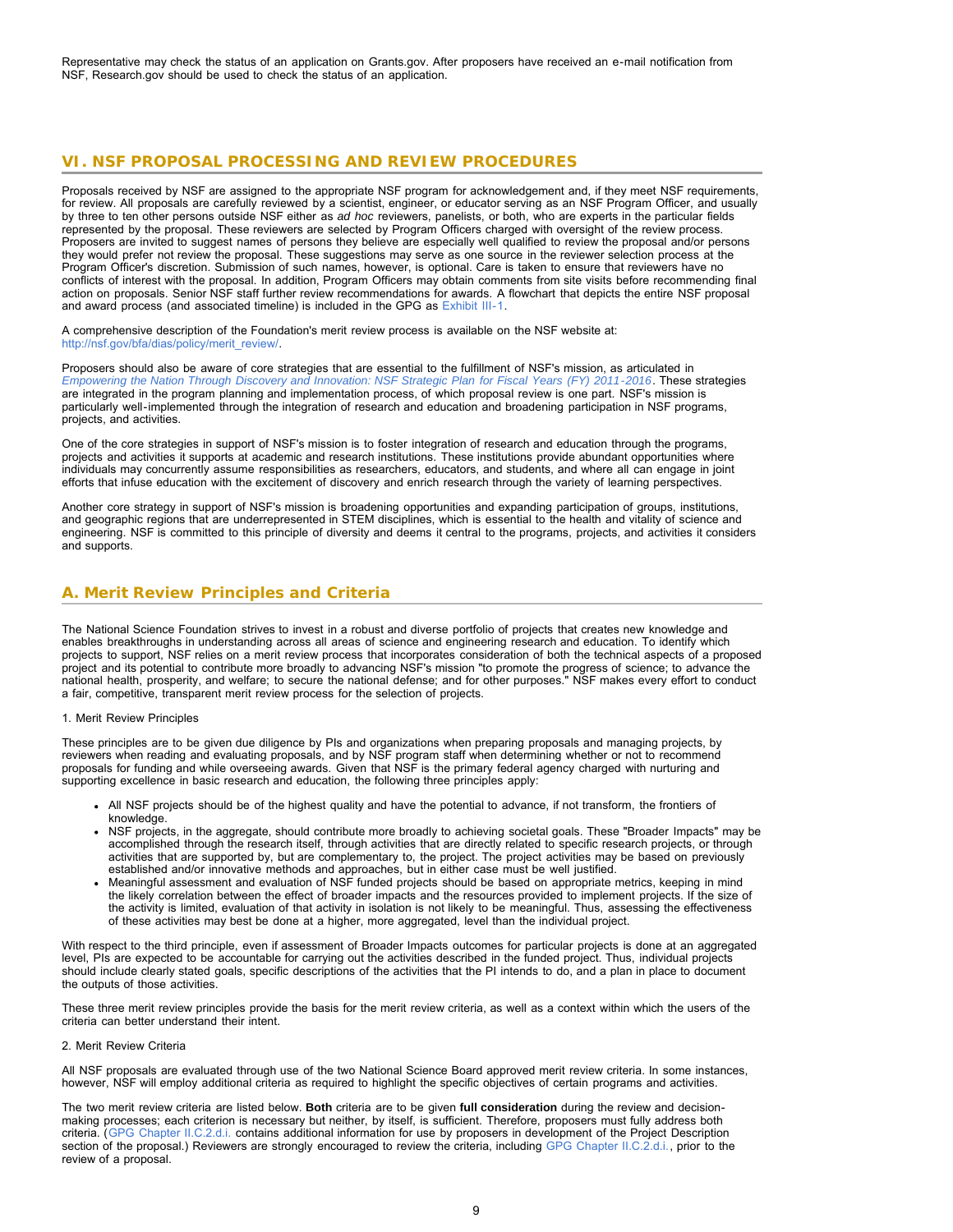When evaluating NSF proposals, reviewers will be asked to consider what the proposers want to do, why they want to do it, how they plan to do it, how they will know if they succeed, and what benefits could accrue if the project is successful. These issues apply both to the technical aspects of the proposal and the way in which the project may make broader contributions. To that end, reviewers will be asked to evaluate all proposals against two criteria:

- **Intellectual Merit:** The Intellectual Merit criterion encompasses the potential to advance knowledge; and
- **Broader Impacts:** The Broader Impacts criterion encompasses the potential to benefit society and contribute to the achievement of specific, desired societal outcomes.

The following elements should be considered in the review for both criteria:

- 1. What is the potential for the proposed activity to
	- 1. Advance knowledge and understanding within its own field or across different fields (Intellectual Merit); and 2. Benefit society or advance desired societal outcomes (Broader Impacts)?
- 2. To what extent do the proposed activities suggest and explore creative, original, or potentially transformative concepts?
- 3. Is the plan for carrying out the proposed activities well-reasoned, well-organized, and based on a sound rationale? Does the plan incorporate a mechanism to assess success?
- 4. How well qualified is the individual, team, or organization to conduct the proposed activities?
- 5. Are there adequate resources available to the PI (either at the home organization or through collaborations) to carry out the proposed activities?

Broader impacts may be accomplished through the research itself, through the activities that are directly related to specific research projects, or through activities that are supported by, but are complementary to, the project. NSF values the advancement of scientific knowledge and activities that contribute to achievement of societally relevant outcomes. Such outcomes include, but are not limited to: full participation of women, persons with disabilities, and underrepresented minorities in science, technology, engineering, and mathematics (STEM); improved STEM education and educator development at any level; increased public scientific literacy and public engagement with science and technology; improved well-being of individuals in society; development of a diverse, globally competitive STEM workforce; increased partnerships between academia, industry, and others; improved national security; increased economic competitiveness of the United States; and enhanced infrastructure for research and education.

Proposers are reminded that reviewers will also be asked to review the Data Management Plan and the Postdoctoral Researcher Mentoring Plan, as appropriate.

### **Additional Solicitation Specific Review Criteria**

- 1. BIGDATA Foundations proposals must be clearly motivated via application use cases and/or characteristics of real big data datasets. Additionally, BIGDATA Innovative Applications proposals should also include true partnerships with domain scientists/engineers. Proposals will be evaluated based on how well they match these criteria.
- 2. The broader impacts of BIGDATA proposals must be made clear. This may include transforming interdisciplinary and collaborative research; enabling interdisciplinary training; developing infrastructure appropriate for advancing the development of novel techniques and technologies; providing sustainable shared data infrastructure; ensuring the availability of data and related source code and software to the scientific community and general public; enabling long-term stewardship of data and related software; and for other similar impact(s). Proposals will be evaluated based on their broader impacts.
- 3. All proposals must provide a clear plan for *evaluation and validation* that demonstrates the effectiveness and efficacy of proposed solutions, in the context of the specific big data datasets.

### <span id="page-9-0"></span> **B. Review and Selection Process**

Proposals submitted in response to this program solicitation will be reviewed by

#### Ad hoc Review and/or Panel Review.

Reviewers will be asked to evaluate proposals using two National Science Board approved merit review criteria and, if applicable, additional program specific criteria. A summary rating and accompanying narrative will be completed and submitted by each reviewer. The Program Officer assigned to manage the proposal's review will consider the advice of reviewers and will formulate a recommendation.

NSF will coordinate and manage the review of proposals. Relevant information about proposals and reviews of proposals will be shared with OFR program staff as appropriate. Proposals selected for support by OFR will be awarded by NSF using funds transferred from OFR.

After scientific, technical and programmatic review and consideration of appropriate factors, the NSF Program Officer recommends to the cognizant Division Director whether the proposal should be declined or recommended for award. NSF is striving to be able to tell applicants whether their proposals have been declined or recommended for funding within six months. The time interval begins on the deadline or target date, or receipt date, whichever is later. The interval ends when the Division Director accepts the Program Officer's recommendation.

A summary rating and accompanying narrative will be completed and submitted by each reviewer. In all cases, reviews are treated as confidential documents. Verbatim copies of reviews, excluding the names of the reviewers, are sent to the Principal Investigator/Project Director by the Program Officer. In addition, the proposer will receive an explanation of the decision to award or decline funding.

In all cases, after programmatic approval has been obtained, the proposals recommended for funding will be forwarded to the Division of Grants and Agreements for review of business, financial, and policy implications and the processing and issuance of a grant or other agreement. Proposers are cautioned that only a Grants and Agreements Officer may make commitments, obligations or awards on behalf of NSF or authorize the expenditure of funds. No commitment on the part of NSF should be inferred from technical or budgetary discussions with a NSF Program Officer. A Principal Investigator or organization that makes financial or personnel commitments in the absence of a grant or cooperative agreement signed by the NSF Grants and Agreements Officer does so at their own risk.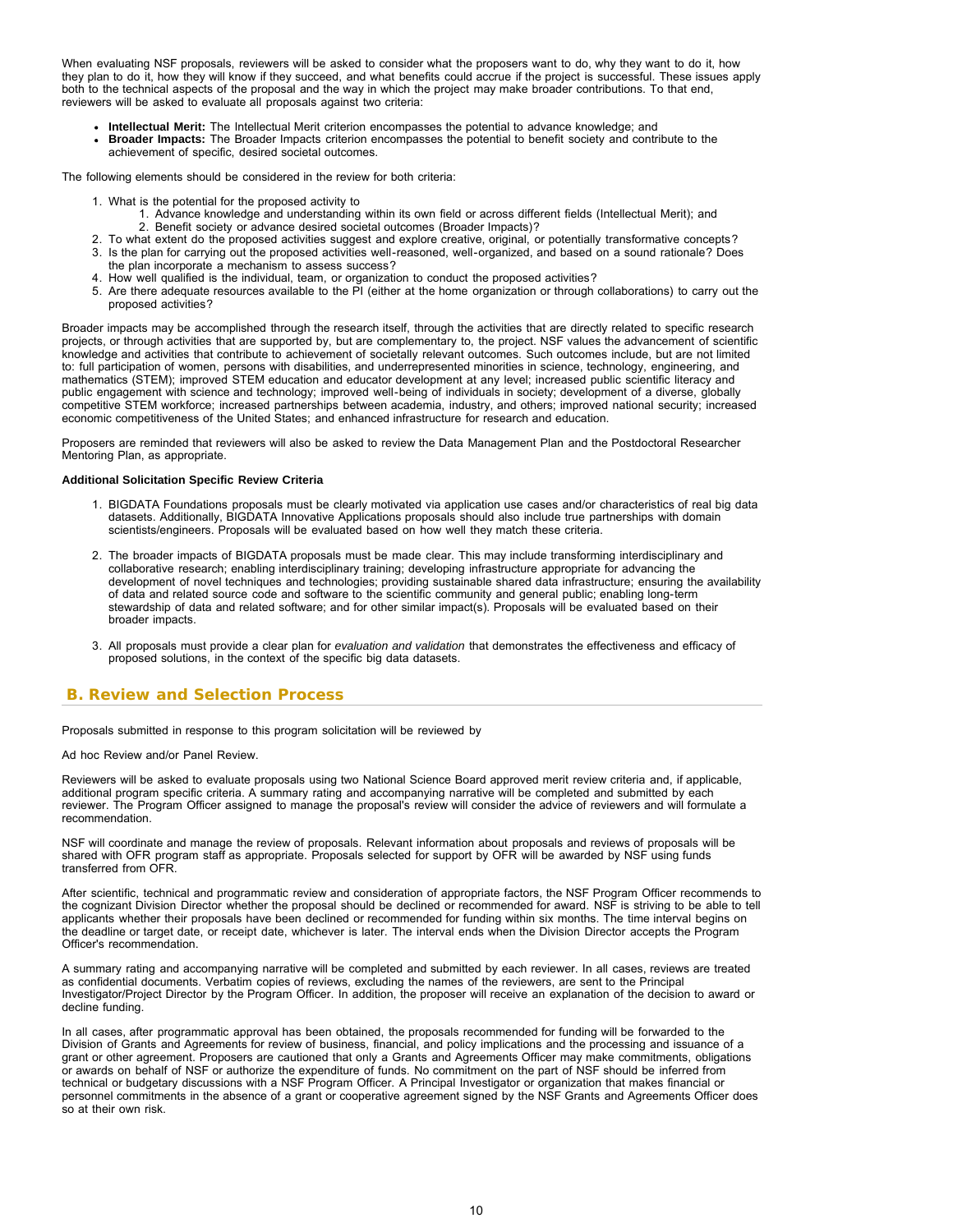### <span id="page-10-1"></span><span id="page-10-0"></span> **A. Notification of the Award**

Notification of the award is made to *the submitting organization* by a Grants Officer in the Division of Grants and Agreements. Organizations whose proposals are declined will be advised as promptly as possible by the cognizant NSF Program administering the program. Verbatim copies of reviews, not including the identity of the reviewer, will be provided automatically to the Principal Investigator. (See Section VI.B. for additional information on the review process).

### <span id="page-10-2"></span> **B. Award Conditions**

An NSF award consists of: (1) the award notice, which includes any special provisions applicable to the award and any numbered amendments thereto; (2) the budget, which indicates the amounts, by categories of expense, on which NSF has based its support (or otherwise communicates any specific approvals or disapprovals of proposed expenditures); (3) the proposal referenced in the award notice; (4) the applicable award conditions, such as Grant General Conditions (GC-1)\*; or Research Terms and Conditions\* and (5) any announcement or other NSF issuance that may be incorporated by reference in the award notice. Cooperative agreements also are administered in accordance with NSF Cooperative Agreement Financial and Administrative Terms and Conditions (CA-FATC) and the applicable Programmatic Terms and Conditions. NSF awards are electronically signed by an NSF Grants and Agreements Officer and transmitted electronically to the organization via e-mail.

\*These documents may be accessed electronically on NSF's Website at [http://www.nsf.gov/awards/managing/award\\_conditions.jsp?](http://www.nsf.gov/awards/managing/award_conditions.jsp?org=NSF) [org=NSF.](http://www.nsf.gov/awards/managing/award_conditions.jsp?org=NSF) Paper copies may be obtained from the NSF Publications Clearinghouse, telephone (703) 292-7827 or by e-mail from [nsfpubs@nsf.gov.](mailto:nsfpubs@nsf.gov)

More comprehensive information on NSF Award Conditions and other important information on the administration of NSF awards is contained in the NSF *Award & Administration Guide* (AAG) Chapter II, available electronically on the NSF Website at [http://www.nsf.gov/publications/pub\\_summ.jsp?ods\\_key=aag.](http://www.nsf.gov/publications/pub_summ.jsp?ods_key=aag)

### <span id="page-10-3"></span> **C. Reporting Requirements**

For all multi-year grants (including both standard and continuing grants), the Principal Investigator must submit an annual project report to the cognizant Program Officer no later than 90 days prior to the end of the current budget period. (Some programs or awards require submission of more frequent project reports). No later than 120 days following expiration of a grant, the PI also is required to submit a final project report, and a project outcomes report for the general public.

Failure to provide the required annual or final project reports, or the project outcomes report, will delay NSF review and processing of any future funding increments as well as any pending proposals for all identified PIs and co-PIs on a given award. PIs should examine the formats of the required reports in advance to assure availability of required data.

PIs are required to use NSF's electronic project-reporting system, available through Research.gov, for preparation and submission of annual and final project reports. Such reports provide information on accomplishments, project participants (individual and organizational), publications, and other specific products and impacts of the project. Submission of the report via Research.gov constitutes certification by the PI that the contents of the report are accurate and complete. The project outcomes report also must be prepared and submitted using Research.gov. This report serves as a brief summary, prepared specifically for the public, of the nature and outcomes of the project. This report will be posted on the NSF website exactly as it is submitted by the PI.

More comprehensive information on NSF Reporting Requirements and other important information on the administration of NSF awards is contained in the NSF *Award & Administration Guide* (AAG) Chapter II, available electronically on the NSF Website at [http://www.nsf.gov/publications/pub\\_summ.jsp?ods\\_key=aag.](http://www.nsf.gov/publications/pub_summ.jsp?ods_key=aag)

### <span id="page-10-4"></span> **VIII. AGENCY CONTACTS**

*Please note that the program contact information is current at the time of publishing. See program website for any updates to the points of contact.*

General inquiries regarding this program should be made to:

- Chaitanya Baru, Senior Advisor CISE/OAD, telephone: (703)292-4541, email: [cbaru@nsf.gov](mailto:cbaru@nsf.gov)
- Sylvia Spengler, Program Director CISE/IIS, telephone: (703)292-8930, email: [sspengle@nsf.gov](mailto:sspengle@nsf.gov)
- Rahul T. Shah, Program Director CISE/CCF, telephone: (703) 292-2709, email: [rshah@nsf.gov](mailto:rshah@nsf.gov)
- Amy Apon, Program Director CISE/CNS, telephone: (703)292-8950, email: [aapon@nsf.gov](mailto:aapon@nsf.gov)
- Reed S. Beaman, Program Director BIO/DBI, telephone: (703)292-7163, email: [rsbeaman@nsf.gov](mailto:rsbeaman@nsf.gov)
- John C. Cherniavsky, Program Director- EHR/DRL, telephone: (703) 292-5136, email: [jchernia@nsf.gov](mailto:jchernia@nsf.gov)  $\bullet$
- Hao Ling, Program Director ENG/ECCS, telephone: (703)292-8339, email: [hling@nsf.gov](mailto:hling@nsf.gov)
- Chengshan Xiao, Program Director ENG/ECCS, telephone: (703)292-4753, email: [cxiao@nsf.gov](mailto:cxiao@nsf.gov)
- Eva Zanzerkia, Program Director GEO/OAD, telephone: (703)292-4734, email: [ezanzerk@nsf.gov](mailto:ezanzerk@nsf.gov)
- Nandini Kannan, Program Director MPS/DMS, telephone: (703)292-8104, email: [nakannan@nsf.gov](mailto:nakannan@nsf.gov)
- Bogdan Mihaila, Program Director MPS/PHY, telephone: (703)292-8235, email: [bmihaila@nsf.gov](mailto:bmihaila@nsf.gov)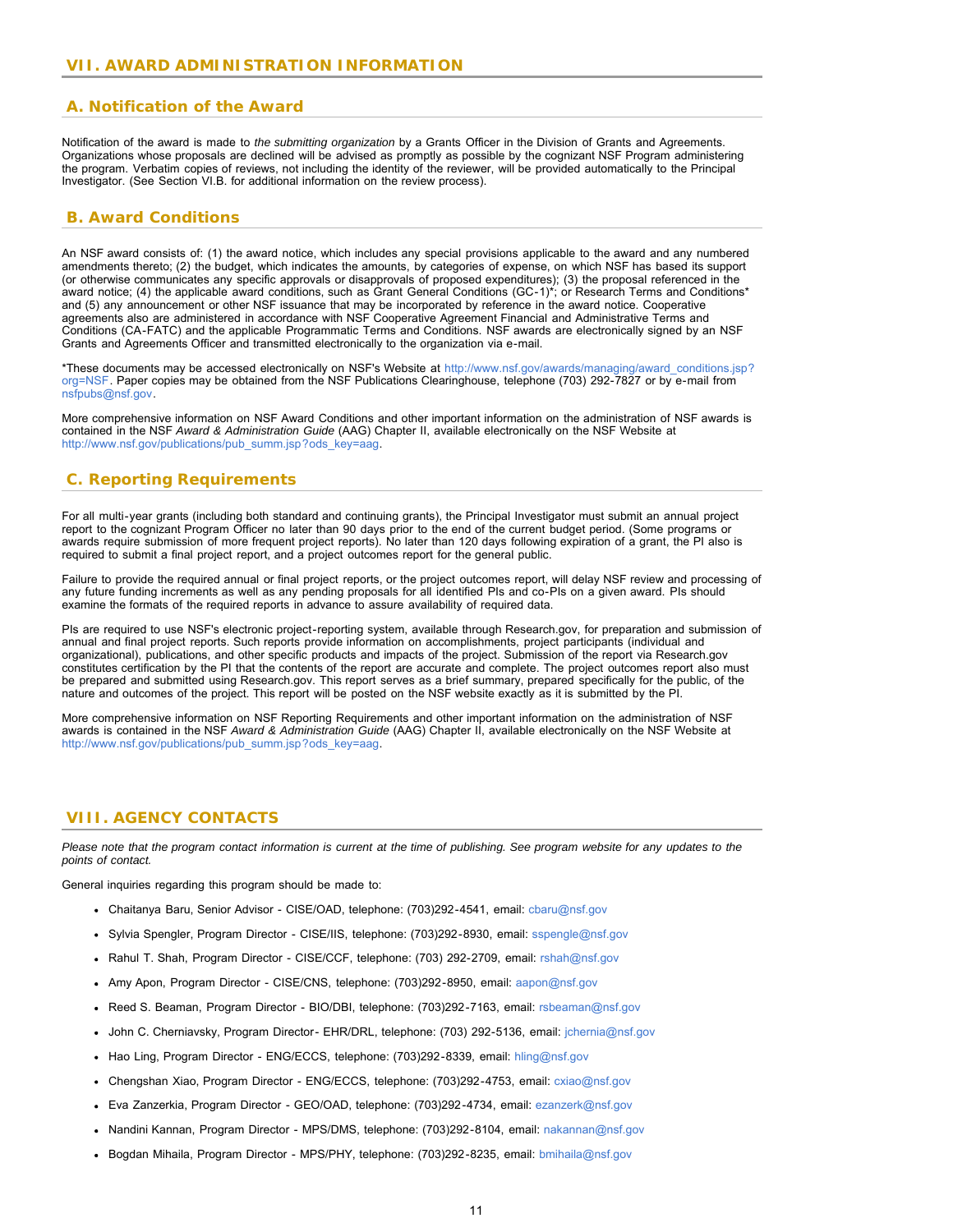- Heng Xu, Program Director SBE/SES, telephone: (703)292-8643, email: [hxu@nsf.gov](mailto:hxu@nsf.gov)
- Edward Garnett, Program Manager, Office of Financial Research, telephone: (202)927-8025, email: [edward.garnett@ofr.treasury.gov](mailto:edward.garnett@ofr.treasury.gov)
- Stathis Tompaidis, Assoc Director, Office of Financial Research, telephone: (202)927-0758, email: [stathis.tompaidis@ofr.treasury.gov](mailto:stathis.tompaidis@ofr.treasury.gov)

For questions related to the use of FastLane, contact:

• FastLane Help Desk, telephone: 1-800-673-6188; e-mail: [fastlane@nsf.gov.](mailto:fastlane@nsf.gov)

For questions relating to Grants.gov contact:

Grants.gov Contact Center: If the Authorized Organizational Representatives (AOR) has not received a confirmation message from Grants.gov within 48 hours of submission of application, please contact via telephone: 1-800-518-4726; email: [support@grants.gov.](mailto:support@grants.gov)

#### **General Correspondence email**

For general correspondence, please reply to [bigdata@nsf.gov](mailto:bigdata@nsf.gov).

### <span id="page-11-0"></span> **IX. OTHER INFORMATION**

The NSF website provides the most comprehensive source of information on NSF Directorates (including contact information), programs and funding opportunities. Use of this website by potential proposers is strongly encouraged. In addition, "NSF Update" is an information-delivery system designed to keep potential proposers and other interested parties apprised of new NSF funding opportunities and publications, important changes in proposal and award policies and procedures, and upcoming NSF [Grants](http://www.nsf.gov/bfa/dias/policy/outreach.jsp) [Conferences.](http://www.nsf.gov/bfa/dias/policy/outreach.jsp) Subscribers are informed through e-mail or the user's Web browser each time new publications are issued that match their identified interests. "NSF Update" also is available on [NSF's website.](file:///C|/Users/nzachary/Documents/Acessworkspace/pubs/2016/nsf16512/cgi-bin/good-bye?https://public.govdelivery.com/accounts/USNSF/subscriber/new?topic_id=USNSF_179)

Grants.gov provides an additional electronic capability to search for Federal government-wide grant opportunities. NSF funding opportunities may be accessed via this mechanism. Further information on Grants.gov may be obtained at [http://www.grants.gov.](http://www.grants.gov/)

### **ABOUT THE NATIONAL SCIENCE FOUNDATION**

The National Science Foundation (NSF) is an independent Federal agency created by the National Science Foundation Act of 1950, as amended (42 USC 1861-75). The Act states the purpose of the NSF is "to promote the progress of science; [and] to advance the national health, prosperity, and welfare by supporting research and education in all fields of science and engineering."

NSF funds research and education in most fields of science and engineering. It does this through grants and cooperative agreements to more than 2,000 colleges, universities, K-12 school systems, businesses, informal science organizations and other research organizations throughout the US. The Foundation accounts for about one-fourth of Federal support to academic institutions for basic research.

NSF receives approximately 55,000 proposals each year for research, education and training projects, of which approximately 11,000 are funded. In addition, the Foundation receives several thousand applications for graduate and postdoctoral fellowships. The agency operates no laboratories itself but does support National Research Centers, user facilities, certain oceanographic vessels and Arctic and Antarctic research stations. The Foundation also supports cooperative research between universities and industry, US participation in international scientific and engineering efforts, and educational activities at every academic level.

*Facilitation Awards for Scientists and Engineers with Disabilities* provide funding for special assistance or equipment to enable persons with disabilities to work on NSF-supported projects. See Grant Proposal Guide Chapter II, Section D.2 for instructions regarding preparation of these types of proposals.

The National Science Foundation has Telephonic Device for the Deaf (TDD) and Federal Information Relay Service (FIRS) capabilities that enable individuals with hearing impairments to communicate with the Foundation about NSF programs, employment or general information. TDD may be accessed at (703) 292-5090 and (800) 281-8749, FIRS at (800) 877-8339.

The National Science Foundation Information Center may be reached at (703) 292-5111.

The National Science Foundation promotes and advances scientific progress in the United States by competitively awarding grants and cooperative agreements for research and education in the sciences, mathematics, and engineering.

To get the latest information about program deadlines, to download copies of NSF publications, and to access abstracts of awards, visit the NSF Website at [http://www.nsf.gov](http://www.nsf.gov/)

| • Location:                                            | 4201 Wilson Blvd. Arlington, VA 22230 |
|--------------------------------------------------------|---------------------------------------|
| • For General Information<br>(NSF Information Center): | (703) 292-5111                        |
| • TDD (for the hearing-impaired):                      | (703) 292-5090                        |
| • To Order Publications or Forms:                      |                                       |
| Send an e-mail to:                                     | nsfpubs@nsf.gov                       |
| or telephone:                                          | (703) 292-7827                        |